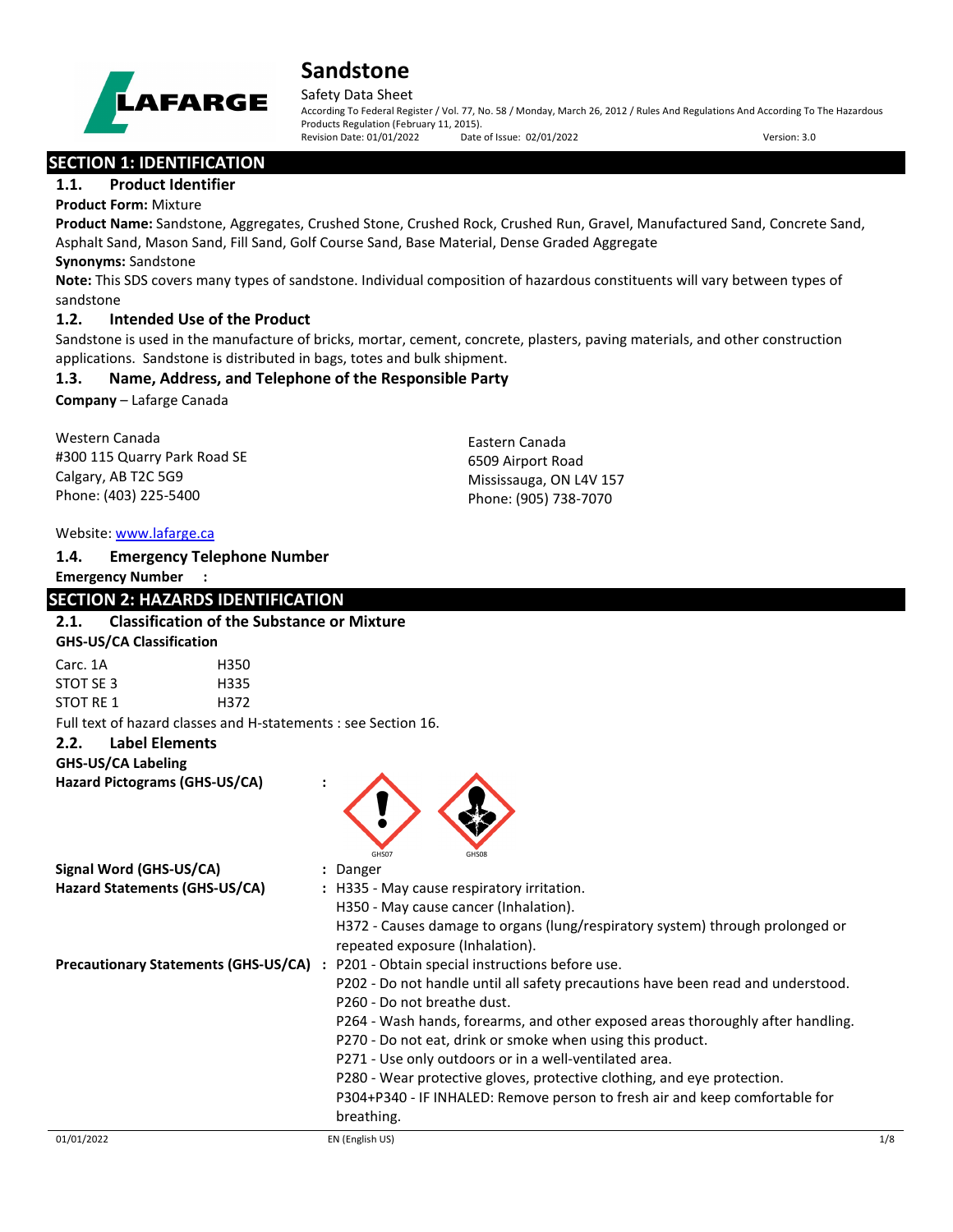Safety Data Sheet

According To Federal Register / Vol. 77, No. 58 / Monday, March 26, 2012 / Rules And Regulations And According To The Hazardous Products Regulation (February 11, 2015).

P308+P313 - If exposed or concerned: Get medical advice/attention.

P312 - Call a POISON CENTER or doctor if you feel unwell.

P314 - Get medical advice/attention if you feel unwell.

P403+P233 - Store in a well-ventilated place. Keep container tightly closed.

P405 - Store locked up.

P501 - Dispose of contents/container in accordance with local, regional, national, territorial, provincial, and international regulations.

### **2.3. Other Hazards**

Exposure may aggravate pre-existing eye, skin, or respiratory conditions. Repeated or prolonged exposure to respirable (airborne) crystalline silica dust will cause lung damage in the form of silicosis. Symptoms will include progressively more difficult breathing, cough, fever, and weight loss.

### **2.4. Unknown Acute Toxicity (GHS-US/CA)**

No data available

### **SECTION 3: COMPOSITION/INFORMATION ON INGREDIENTS**

#### **3.2. Mixture**

| <b>Name</b> | <b>Product Identifier</b> | % *        | <b>GHS Ingredient Classification</b> |
|-------------|---------------------------|------------|--------------------------------------|
| Quartz      | (CAS-No.) 14808-60-7      | $85 - 100$ | Carc. 1A, H350                       |
|             |                           |            | STOT SE 3, H335                      |
|             |                           |            | STOT RE 1, H372                      |
| Mica        | (CAS-No.) 12001-26-2      | $\leq$ 5   | Not classified                       |

Full text of H-phrases: see Section 16.

\*Percentages are listed in weight by weight percentage (w/w%) for liquid and solid ingredients. Gas ingredients are listed in volume by volume percentage (v/v%).

## **SECTION 4: FIRST AID MEASURES**

#### **4.1. Description of First-aid Measures**

**General:** Never give anything by mouth to an unconscious person. If you feel unwell, seek medical advice (show the label where possible).

**Inhalation:** When symptoms occur: go into open air and ventilate suspected area. Obtain medical attention if breathing difficulty persists.

**Skin Contact:** Remove contaminated clothing. Drench affected area with water for at least 15 minutes. Obtain medical attention if irritation develops or persists.

**Eye Contact:** Rinse cautiously with water for at least 5 minutes. Remove contact lenses, if present and easy to do. Continue rinsing. Obtain medical attention.

**Ingestion:** Rinse mouth. Do NOT induce vomiting. Obtain medical attention.

#### **4.2. Most Important Symptoms and Effects Both Acute and Delayed**

**General:** May cause respiratory irritation. May cause cancer. Causes damage to organs through prolonged or repeated exposure. **Inhalation:** Irritation of the respiratory tract and the other mucous membranes. Some studies show that exposure to respirable crystalline silica (without silicosis) or that the disease silicosis may be associated with the increased incidence of several autoimmune disorders such as scleroderma (thickening of the skin), systemic lupus erythematosus, rheumatoid arthritis and diseases affecting the kidneys. Silicosis increases the risk of tuberculosis. Some studies show an increased incidence of chronic kidney disease and end-stage renal disease in workers exposed to respirable crystalline silica.

**Skin Contact:** Skin contact with large amounts of dust may cause mechanical irritation.

**Eye Contact:** Eye contact with dust may cause mechanical irritation.

**Ingestion:** Ingestion may cause adverse effects.

**Chronic Symptoms:** Long term exposure to respirable crystalline silica results in a significant risk of developing silicosis and other non-malignant respiratory disease, lung cancer, kidney effects, and immune system effects.

#### **4.3. Indication of Any Immediate Medical Attention and Special Treatment Needed**

If exposed or concerned, get medical advice and attention. If medical advice is needed, have product container or label at hand.

#### **SECTION 5: FIRE-FIGHTING MEASURES**

#### **5.1. Extinguishing Media**

**Suitable Extinguishing Media:** Water spray, dry chemical, foam, carbon dioxide.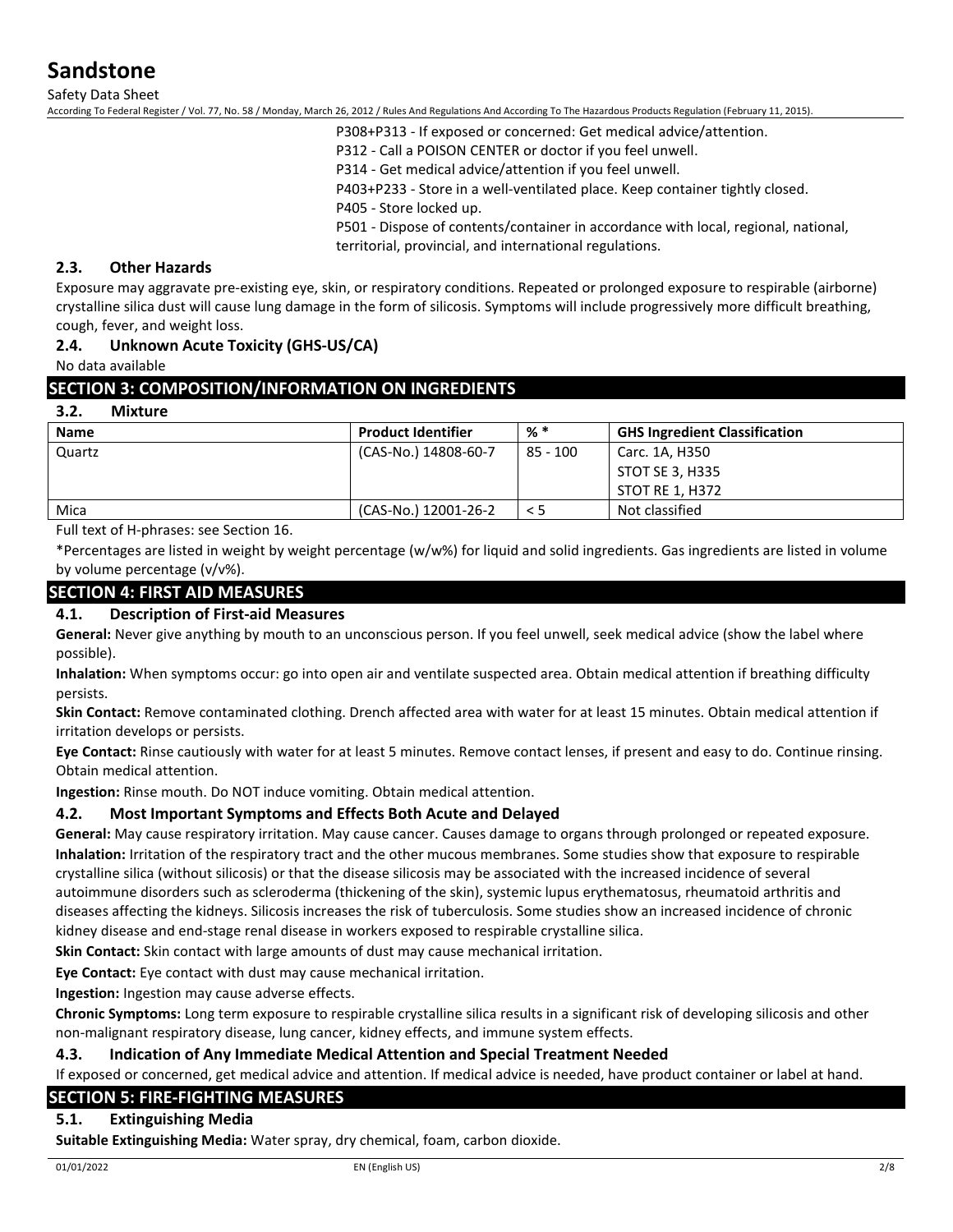Safety Data Sheet

According To Federal Register / Vol. 77, No. 58 / Monday, March 26, 2012 / Rules And Regulations And According To The Hazardous Products Regulation (February 11, 2015).

**Unsuitable Extinguishing Media:** Do not use a heavy water stream. Use of heavy stream of water may spread fire.

### **5.2. Special Hazards Arising From the Substance or Mixture**

**Fire Hazard:** Not considered flammable but may burn at high temperatures.

**Explosion Hazard:** Product is not explosive.

**Reactivity:** Hazardous reactions will not occur under normal conditions.

### **5.3. Advice for Firefighters**

**Precautionary Measures Fire:** Exercise caution when fighting any chemical fire.

**Firefighting Instructions:** Use water spray or fog for cooling exposed containers.

**Protection During Firefighting:** Do not enter fire area without proper protective equipment, including respiratory protection.

#### **Hazardous Combustion Products**: Silicon oxides.

#### **Reference to Other Sections**

Refer to Section 9 for flammability properties.

## **SECTION 6: ACCIDENTAL RELEASE MEASURES**

### **6.1. Personal Precautions, Protective Equipment and Emergency Procedures**

**General Measures:** Do not breathe dust. Do not get in eyes, on skin, or on clothing. Do not handle until all safety precautions have been read and understood.

#### **6.1.1. For Non-Emergency Personnel**

**Protective Equipment:** Use appropriate personal protective equipment (PPE).

**Emergency Procedures:** Evacuate unnecessary personnel.

#### **6.1.2. For Emergency Personnel**

**Protective Equipment:** Equip cleanup crew with proper protection.

**Emergency Procedures:** Upon arrival at the scene, a first responder is expected to recognize the presence of dangerous goods, protect oneself and the public, secure the area, and call for the assistance of trained personnel as soon as conditions permit. Ventilate area.

#### **6.2. Environmental Precautions**

Prevent entry to sewers and public waters.

#### **6.3. Methods and Materials for Containment and Cleaning Up**

**For Containment:** Contain solid spills with appropriate barriers and prevent migration and entry into sewers or streams. **Methods for Cleaning Up:** Clean up spills immediately and dispose of waste safely. Recover the product by vacuuming, shoveling or sweeping. Transfer spilled material to a suitable container for disposal. Contact competent authorities after a spill.

#### **6.4. Reference to Other Sections**

See Section 8 for exposure controls and personal protection and Section 13 for disposal considerations.

## **SECTION 7: HANDLING AND STORAGE**

#### **7.1. Precautions for Safe Handling**

**Additional Hazards When Processed:** Cutting, crushing or grinding crystalline silica-bearing materials may release respirable crystalline silica, a known carcinogen. Use all appropriate measures of dust control or suppression and Personal Protective. **Precautions for Safe Handling:** Wash hands and other exposed areas with mild soap and water before eating, drinking or smoking and when leaving work. Avoid contact with eyes, skin and clothing. Obtain special instructions before use. Do not handle until all safety precautions have been read and understood. Do not breathe dust.

**Hygiene Measures:** Handle in accordance with good industrial hygiene and safety procedures.

#### **7.2. Conditions for Safe Storage, Including Any Incompatibilities**

**Technical Measures:** Comply with applicable regulations.

**Storage Conditions:** Keep container closed when not in use. Store in a dry, cool place. Keep/Store away from incompatible materials.

**Incompatible Materials:** Dissolves in hydrofluoric acid, producing corrosive silicon tetrafluoride gas. Silicates react with powerful oxidizers such as fluorine, boron trifluoride, chlorine trifluoride, manganese trifluoride, and oxygen difluoride. **Storage Temperature:** Unlimited.

## **7.3. Specific End Use(s)**

Sandstone is used in the manufacture of bricks, mortar, cement, concrete, plasters, paving materials, and other construction applications. Sandstone is distributed in bags, totes and bulk shipment.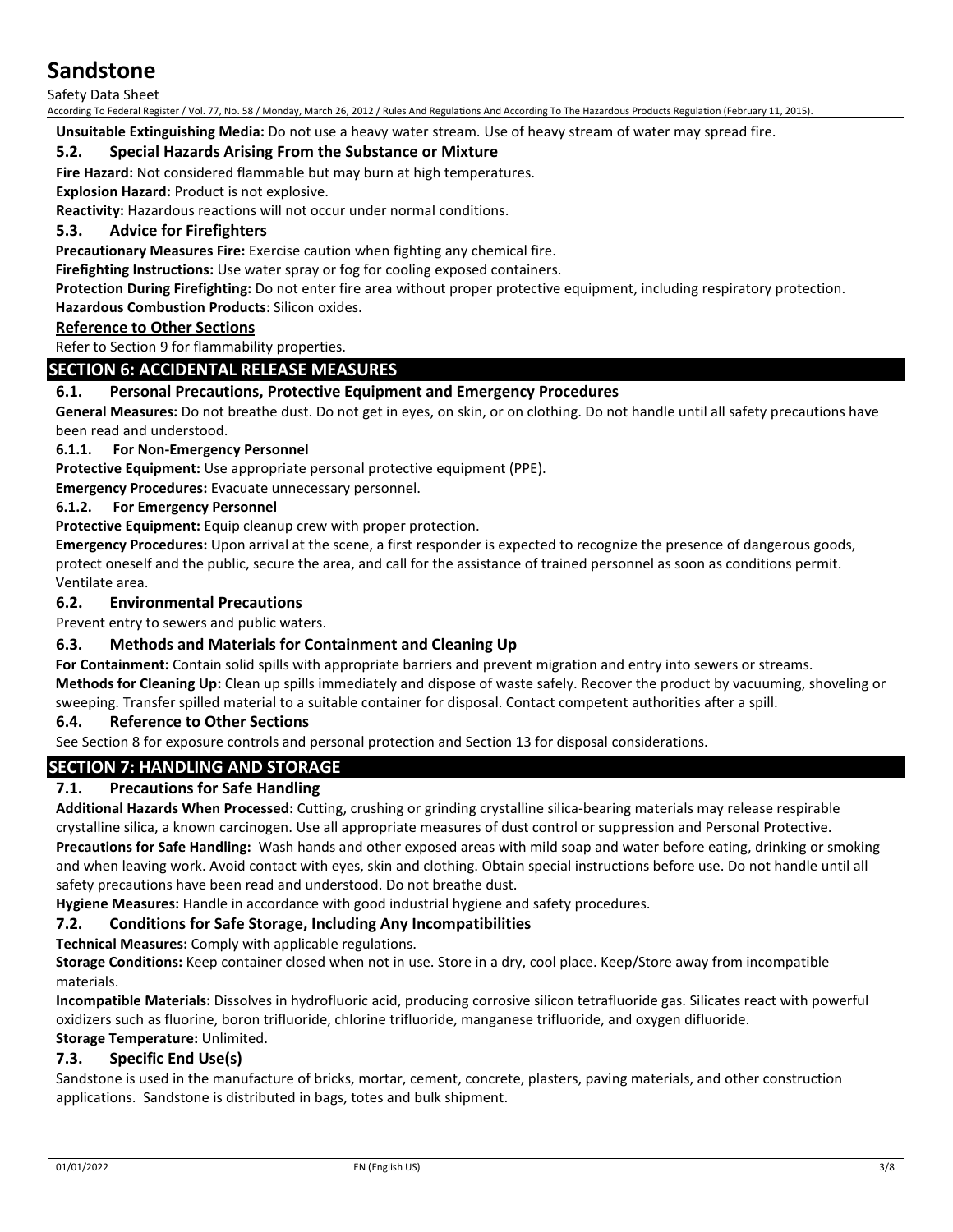Safety Data Sheet

According To Federal Register / Vol. 77, No. 58 / Monday, March 26, 2012 / Rules And Regulations And According To The Hazardous Products Regulation (February 11, 2015).

## **SECTION 8: EXPOSURE CONTROLS/PERSONAL PROTECTION**

## **8.1. Control Parameters**

For substances listed in Section 3 that are not listed here, there are no established Exposure limits from the manufacturer, supplier, importer, or the appropriate advisory agency including: ACGIH (TLV), AIHA (WEEL), NIOSH (REL), OSHA (PEL), Canadian provincial governments, or the Mexican government.

| Quartz (14808-60-7)                |                                |                                                                                |
|------------------------------------|--------------------------------|--------------------------------------------------------------------------------|
| <b>Mexico</b>                      | <b>OEL TWA</b>                 | 0.1 mg/m <sup>3</sup> (respirable fraction)                                    |
| <b>USA ACGIH</b>                   | <b>ACGIH TWA</b>               | 0.025 mg/m <sup>3</sup> (respirable particulate matter)                        |
| <b>USA ACGIH</b>                   | <b>ACGIH chemical category</b> | A2 - Suspected Human Carcinogen                                                |
| <b>USA OSHA</b>                    | OSHA PEL (TWA) [1]             | 50 μg/m <sup>3</sup> (Respirable crystalline silica)                           |
| <b>USA OSHA</b>                    | OSHA PEL (TWA) [2]             | (250)/(%SiO2+5) mppcf TWA (respirable fraction) (10)/(%SiO2+2)                 |
|                                    |                                | mg/m <sub>3</sub> TWA (respirable fraction) (For any operations or sectors for |
|                                    |                                | which the respirable crystalline silica standard, 1910.1053, is stayed         |
|                                    |                                | or otherwise not in effect, See 20 CFR 1910.1000 TABLE Z-3)                    |
| <b>USA NIOSH</b>                   | NIOSH REL (TWA)                | 0.05 mg/m <sup>3</sup> (respirable dust)                                       |
| <b>USA IDLH</b>                    | US IDLH                        | 50 mg/m <sup>3</sup> (respirable dust)                                         |
| Alberta                            | <b>OEL TWA</b>                 | 0.025 mg/m <sup>3</sup> (respirable particulate)                               |
| <b>British Columbia</b>            | <b>OEL TWA</b>                 | 0.025 mg/m <sup>3</sup> (respirable)                                           |
| <b>Manitoba</b>                    | <b>OEL TWA</b>                 | 0.025 mg/m <sup>3</sup> (respirable particulate matter)                        |
| <b>New Brunswick</b>               | <b>OEL TWA</b>                 | 0.1 mg/m <sup>3</sup> (respirable fraction)                                    |
| <b>Newfoundland &amp; Labrador</b> | <b>OEL TWA</b>                 | 0.025 mg/m <sup>3</sup> (respirable particulate matter)                        |
| Nova Scotia                        | <b>OEL TWA</b>                 | 0.025 mg/m <sup>3</sup> (respirable particulate matter)                        |
| <b>Nunavut</b>                     | <b>OEL TWA</b>                 | 0.05 mg/m <sup>3</sup> (respirable fraction)                                   |
| <b>Northwest Territories</b>       | <b>OEL TWA</b>                 | 0.05 mg/m <sup>3</sup> (respirable fraction)                                   |
| <b>Ontario</b>                     | <b>OEL TWA</b>                 | 0.1 mg/m <sup>3</sup> (designated substances regulation-respirable)            |
| <b>Prince Edward Island</b>        | <b>OEL TWA</b>                 | 0.025 mg/m <sup>3</sup> (respirable particulate matter)                        |
| Québec                             | <b>VEMP</b>                    | $0.1 \text{ mg/m}^3$ (respirable dust)                                         |
| Saskatchewan                       | <b>OEL TWA</b>                 | 0.05 mg/m <sup>3</sup> (respirable fraction (Silica - crystalline (Trydimite   |
|                                    |                                | removed))                                                                      |
| Yukon                              | <b>OEL TWA</b>                 | 300 particle/mL (Silica - Quartz, crystalline)                                 |
| Mica (12001-26-2)                  |                                |                                                                                |
| <b>Mexico</b>                      | <b>OEL TWA</b>                 | 3 mg/m <sup>3</sup> (respirable fraction)                                      |
| <b>USA ACGIH</b>                   | <b>ACGIH TWA</b>               | 3 mg/m <sup>3</sup> (respirable particulate matter)                            |
| <b>USA NIOSH</b>                   | NIOSH REL (TWA)                | 3 mg/m <sup>3</sup> (containing <1% Quartz-respirable dust)                    |
| <b>USA IDLH</b>                    | US IDLH                        | 1500 mg/m <sup>3</sup> (containing <1% quartz)                                 |
| Alberta                            | OEL TWA                        | 3 mg/m <sup>3</sup> (respirable)                                               |
| <b>British Columbia</b>            | <b>OEL TWA</b>                 | $3$ mg/m <sup>3</sup> (respirable)                                             |
| <b>Manitoba</b>                    | <b>OEL TWA</b>                 | 3 mg/m <sup>3</sup> (respirable particulate matter)                            |
| <b>New Brunswick</b>               | <b>OEL TWA</b>                 | 3 mg/m <sup>3</sup> (particulate matter containing no Asbestos and <1%         |
|                                    |                                | Crystalline silica, respirable fraction)                                       |
| Newfoundland & Labrador   OEL TWA  |                                | 3 mg/m <sup>3</sup> (respirable particulate matter)                            |
| Nova Scotia                        | OEL TWA                        | 3 mg/m <sup>3</sup> (respirable particulate matter)                            |
| <b>Nunavut</b>                     | <b>OEL STEL</b>                | 6 mg/m <sup>3</sup> (respirable fraction)                                      |
| <b>Nunavut</b>                     | OEL TWA                        | 3 mg/m <sup>3</sup> (respirable fraction)                                      |
| <b>Northwest Territories</b>       | OEL STEL                       | 6 mg/m <sup>3</sup> (respirable fraction)                                      |
| <b>Northwest Territories</b>       | <b>OEL TWA</b>                 | 3 mg/m <sup>3</sup> (respirable fraction)                                      |
| Ontario                            | <b>OEL TWA</b>                 | 3 mg/m <sup>3</sup> (respirable)                                               |
| <b>Prince Edward Island</b>        | <b>OEL TWA</b>                 | 3 mg/m <sup>3</sup> (respirable particulate matter)                            |
| Québec                             | <b>VEMP</b>                    | 3 mg/m <sup>3</sup> (containing no Asbestos and <1% Crystalline silica-        |
|                                    |                                | respirable dust)                                                               |
| Saskatchewan                       | <b>OEL STEL</b>                | 6 mg/m <sup>3</sup> (respirable fraction)                                      |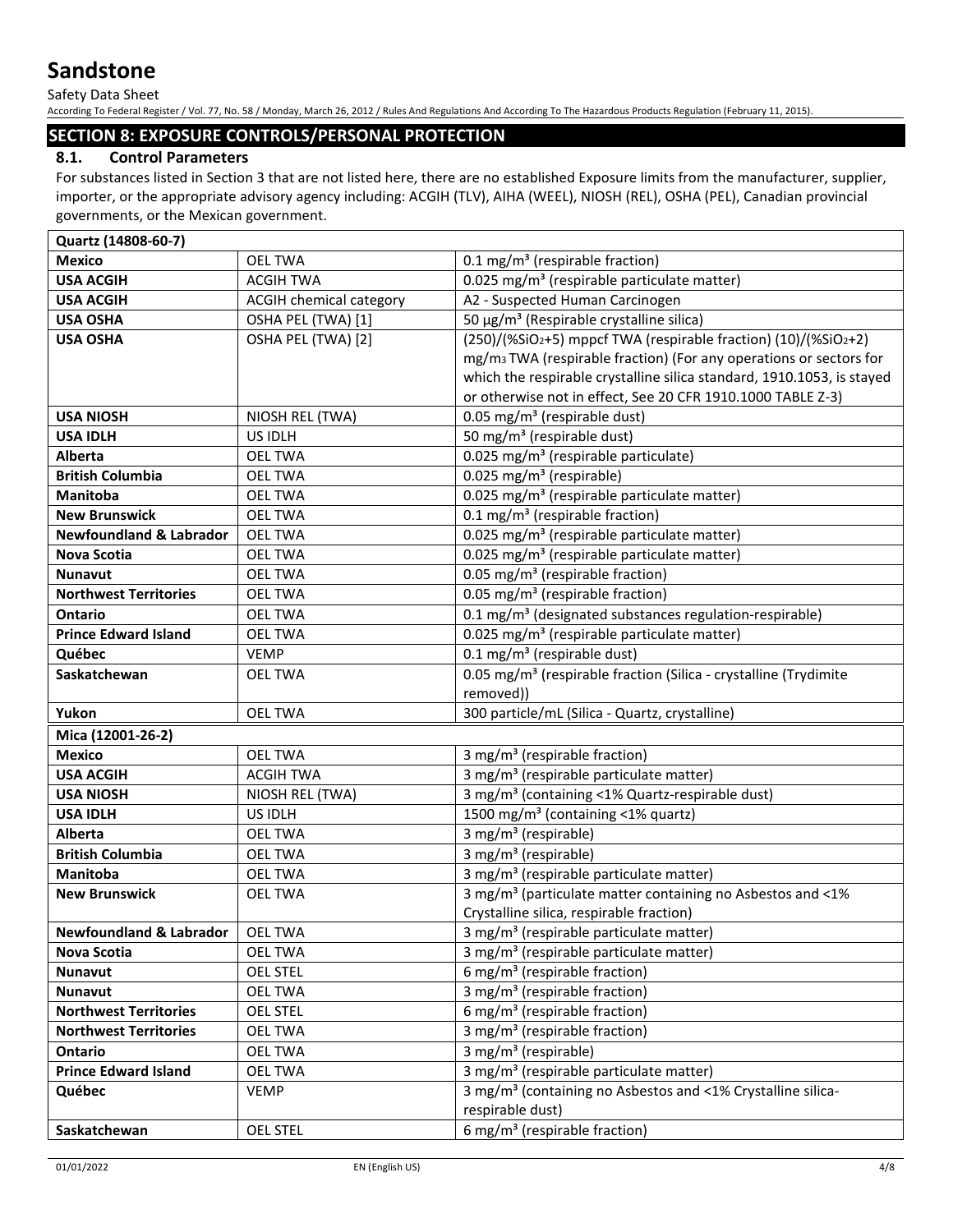Safety Data Sheet

According To Federal Register / Vol. 77, No. 58 / Monday, March 26, 2012 / Rules And Regulations And According To The Hazardous Products Regulation (February 11, 2015).

| Saskatchewan | OEL.<br><b>TWA</b>       | .<br>traction.<br>mg/<br>'m<br>(respirable |
|--------------|--------------------------|--------------------------------------------|
| Yukon        | <b>OEL</b><br><b>TWA</b> | 20<br>mppct) ا                             |

## **8.2. Exposure Controls**

**Appropriate Engineering Controls:** Emergency eye wash fountains and/or safety showers should be available in the immediate vicinity of any potential exposure. Ensure adequate ventilation, especially in confined areas. Ensure all national/local regulations are observed.

**Personal Protective Equipment:** Gloves. Protective clothing. Protective goggles. Insufficient ventilation: wear respiratory protection.



**Materials for Protective Clothing:** Chemically resistant materials and fabrics.

**Hand Protection:** Wear protective gloves.

**Eye and Face Protection:** Chemical safety goggles or safety glasses.

**Skin and Body Protection:** Wear suitable protective clothing.

**Respiratory Protection:** If exposure limits are exceeded or irritation is experienced, approved respiratory protection should be worn. In case of inadequate ventilation, oxygen deficient atmosphere, or where exposure levels are not known wear NIOSH-approved respiratory protection.

**Other Information:** When using, do not eat, drink or smoke.

## **SECTION 9: PHYSICAL AND CHEMICAL PROPERTIES**

**9.1. Information on Basic Physical and Chemical Properties**

| <b>Physical State</b>                         | $\ddot{\phantom{a}}$ | Solid                   |
|-----------------------------------------------|----------------------|-------------------------|
| Appearance                                    |                      | Variety of Colors       |
| Odor                                          | $\ddot{\cdot}$       | None                    |
| <b>Odor Threshold</b>                         |                      | Not available           |
| рH                                            | $\ddot{\phantom{a}}$ | Neutral                 |
| <b>Evaporation Rate</b>                       |                      | Not available           |
| <b>Melting Point</b>                          |                      | Not available           |
| <b>Freezing Point</b>                         | $\ddot{\phantom{a}}$ | None, solid             |
| <b>Boiling Point</b>                          | $\ddot{\phantom{a}}$ | > 1000 °C (> 1832 °F)   |
| <b>Flash Point</b>                            | $\ddot{\phantom{a}}$ | Not available           |
| <b>Auto-ignition Temperature</b>              |                      | Not available           |
| <b>Decomposition Temperature</b>              |                      | Not available           |
| Flammability (solid, gas)                     | $\ddot{\phantom{a}}$ | Not available           |
| <b>Lower Flammable Limit</b>                  |                      | Not available           |
| <b>Upper Flammable Limit</b>                  | $\ddot{\cdot}$       | Not available           |
| <b>Vapor Pressure</b>                         | ٠                    | Not available           |
| <b>Relative Vapor Density at 20°C</b>         |                      | Not available           |
| <b>Relative Density</b>                       | $\ddot{\phantom{a}}$ | Not available           |
| <b>Specific Gravity</b>                       | $\ddot{\phantom{a}}$ | $2.5 - 2.7$ (Water = 1) |
| <b>Solubility</b>                             | $\ddot{\phantom{a}}$ | Insoluble in Water      |
| <b>Partition Coefficient: N-Octanol/Water</b> | $\ddot{\cdot}$       | Not available           |
| <b>Viscosity</b>                              |                      | None, Solid             |

## **SECTION 10: STABILITY AND REACTIVITY**

**10.1. Reactivity:** Hazardous reactions will not occur under normal conditions.

**10.2. Chemical Stability:** Stable under recommended handling and storage conditions (see Section 7).

**10.3. Possibility of Hazardous Reactions:** Hazardous polymerization will not occur.

**10.4. Conditions to Avoid:** Incompatible materials.

**10.5. Incompatible Materials:** Dissolves in hydrofluoric acid, producing corrosive silicon tetrafluoride gas. Silicates react with powerful oxidizers such as fluorine, boron trifluoride, chlorine trifluoride, manganese trifluoride, and oxygen difluoride.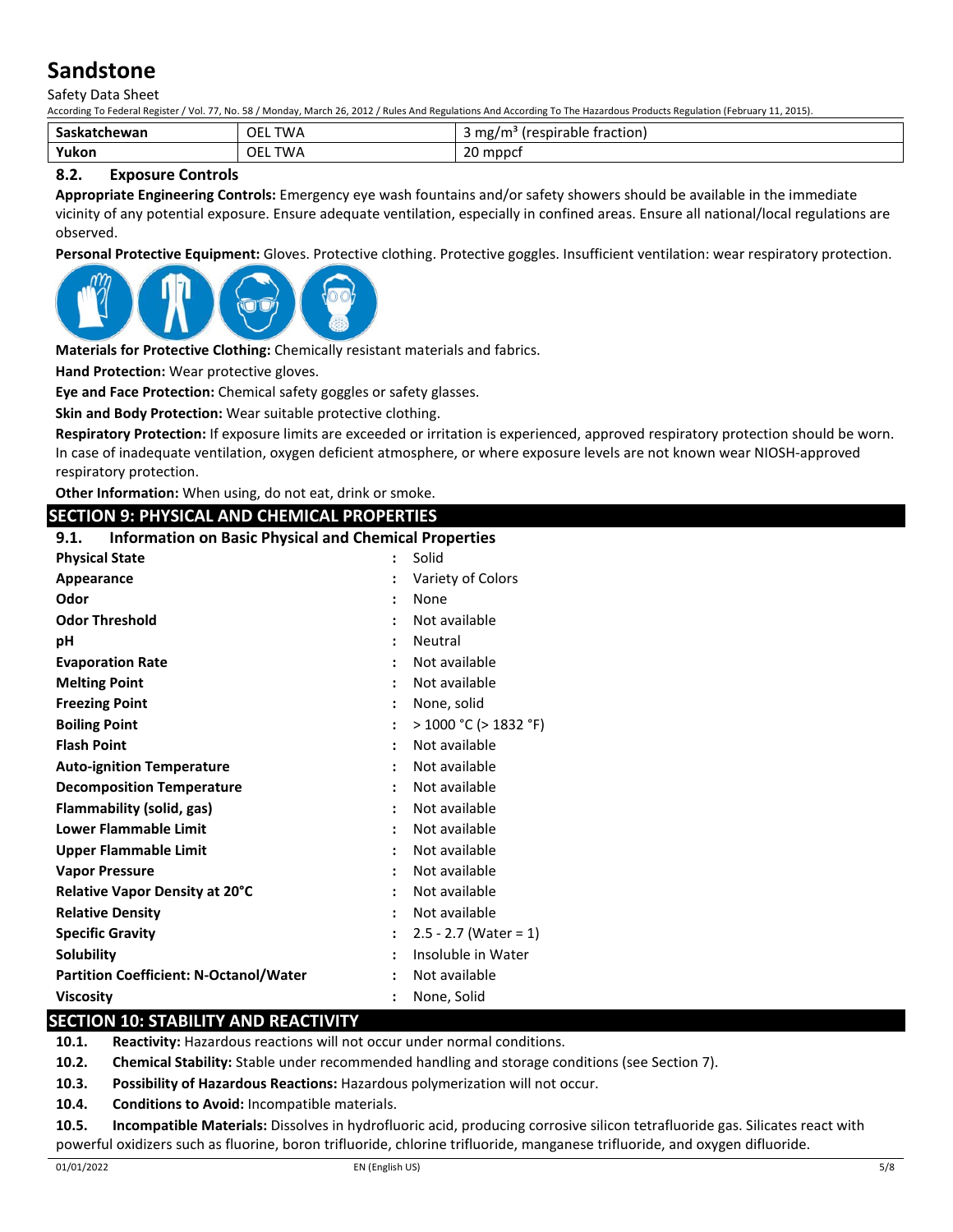Safety Data Sheet

According To Federal Register / Vol. 77, No. 58 / Monday, March 26, 2012 / Rules And Regulations And According To The Hazardous Products Regulation (February 11, 2015).

**10.6. Hazardous Decomposition Products:** None expected under normal conditions of use.

## **SECTION 11: TOXICOLOGICAL INFORMATION**

#### **11.1. Information on Toxicological Effects - Product**

**Acute Toxicity (Oral):** Not classified

**Acute Toxicity (Dermal):** Not classified

**Acute Toxicity (Inhalation):** Not classified

**LD50 and LC50 Data:** Not available

**Skin Corrosion/Irritation:** Not classified

**pH:** Neutral

**Eye Damage/Irritation:** Not classified

**pH:** Neutral

**Respiratory or Skin Sensitization:** Not classified

**Germ Cell Mutagenicity:** Not classified

**Carcinogenicity:** May cause cancer (Inhalation).

**Specific Target Organ Toxicity (Repeated Exposure):** Causes damage to organs (lung/respiratory system) through prolonged or repeated exposure (Inhalation).

**Reproductive Toxicity:** Not classified

**Specific Target Organ Toxicity (Single Exposure):** May cause respiratory irritation.

**Aspiration Hazard:** Not classified

**Symptoms/Injuries After Inhalation:** Irritation of the respiratory tract and the other mucous membranes. Some studies show that exposure to respirable crystalline silica (without silicosis) or that the disease silicosis may be associated with the increased incidence of several autoimmune disorders such as scleroderma (thickening of the skin), systemic lupus erythematosus, rheumatoid arthritis and diseases affecting the kidneys. Silicosis increases the risk of tuberculosis. Some studies show an increased incidence of chronic kidney disease and end-stage renal disease in workers exposed to respirable crystalline silica.

**Symptoms/Injuries After Skin Contact:** Skin contact with large amounts of dust may cause mechanical irritation.

**Symptoms/Injuries After Eye Contact:** Eye contact with dust may cause mechanical irritation.

**Symptoms/Injuries After Ingestion:** Ingestion may cause adverse effects.

**Chronic Symptoms:** Long term exposure to respirable crystalline silica results in a significant risk of developing silicosis and other nonmalignant respiratory disease, lung cancer, kidney effects, and immune system effects.

#### **11.2. Information on Toxicological Effects - Ingredient(s)**

## **LD50 and LC50 Data:**

| Quartz (14808-60-7)                              |                                               |
|--------------------------------------------------|-----------------------------------------------|
| LD50 Oral Rat                                    | > 5000 mg/kg                                  |
| <b>LD50 Dermal Rat</b>                           | > 5000 mg/kg                                  |
| Quartz (14808-60-7)                              |                                               |
| <b>IARC Group</b>                                |                                               |
| <b>National Toxicology Program (NTP) Status</b>  | Known Human Carcinogens.                      |
| <b>OSHA Hazard Communication Carcinogen List</b> | In OSHA Hazard Communication Carcinogen list. |
|                                                  |                                               |

## **SECTION 12: ECOLOGICAL INFORMATION**

#### **12.1. Toxicity**

**Ecology - General:** Not classified.

#### **12.2. Persistence and Degradability**

| Sandstone                                 |                  |
|-------------------------------------------|------------------|
| <b>Persistence and Degradability</b>      | Not established. |
| <b>Bioaccumulative Potential</b><br>12.3. |                  |
| Sandstone                                 |                  |
| <b>Bioaccumulative Potential</b>          | Not established. |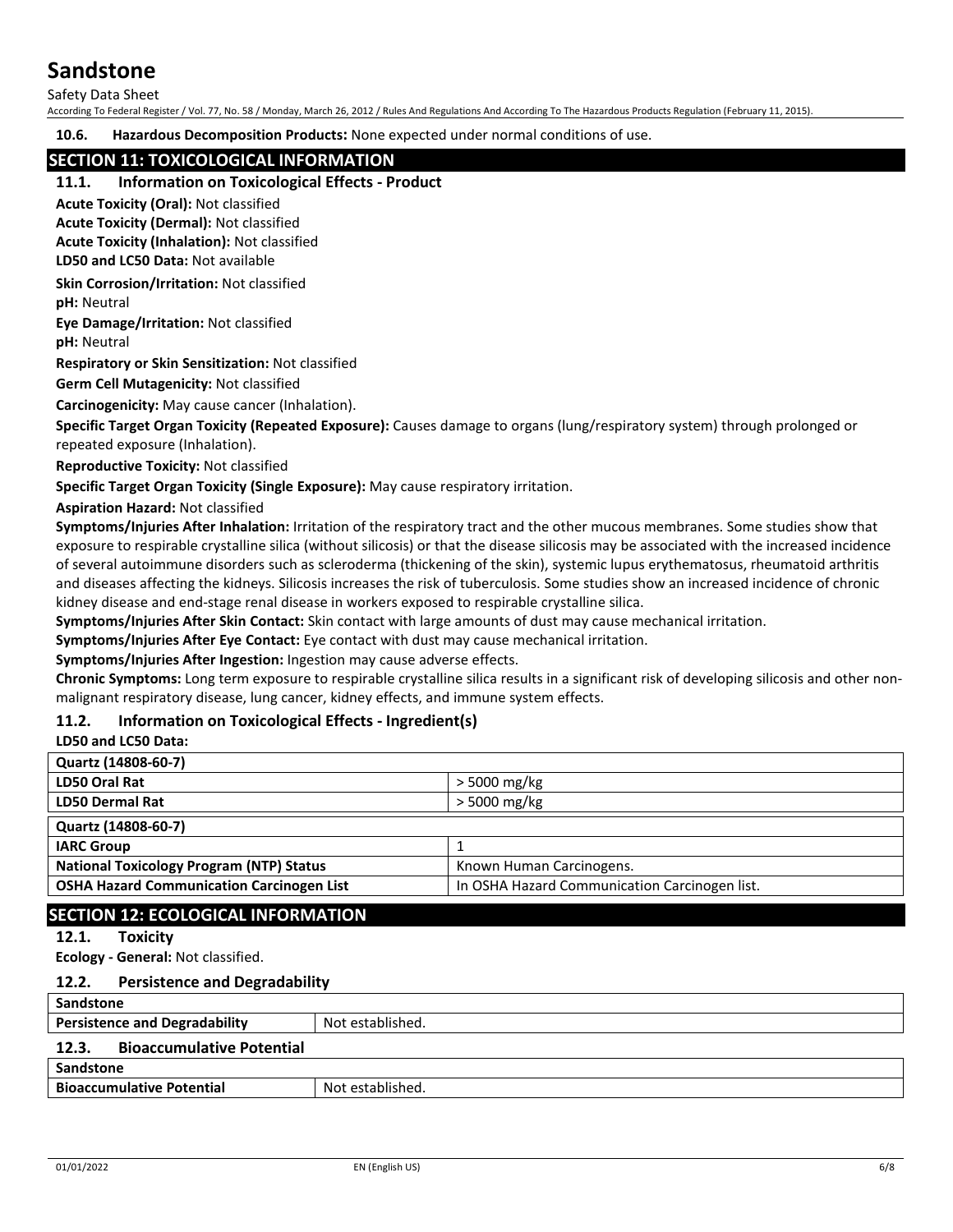Safety Data Sheet

According To Federal Register / Vol. 77, No. 58 / Monday, March 26, 2012 / Rules And Regulations And According To The Hazardous Products Regulation (February 11, 2015).

#### **12.4. Mobility in Soil**

Not available

#### **12.5. Other Adverse Effects**

**Other Information:** Avoid release to the environment.

#### **SECTION 13: DISPOSAL CONSIDERATIONS**

#### **13.1. Waste treatment methods**

**Waste Disposal Recommendations:** Dispose of waste material in accordance with all local, regional, national, provincial, territorial and international regulations.

**Additional Information:** Container may remain hazardous when empty. Continue to observe all precautions.

**Ecology - Waste Materials:** Avoid release to the environment.

#### **SECTION 14: TRANSPORT INFORMATION**

The shipping description(s) stated herein were prepared in accordance with certain assumptions at the time the SDS was authored, and can vary based on a number of variables that may or may not have been known at the time the SDS was issued.

14.1. In Accordance with DOT Not regulated for transport

**14.2. In Accordance with IMDG** Not regulated for transport

14.3. In Accordance with IATA Not regulated for transport

14.4. In Accordance with TDG Not regulated for transport

## **SECTION 15: REGULATORY INFORMATION**

#### **15.1. US Federal Regulations**

| <b>Sandstone</b>                           |                                                                    |
|--------------------------------------------|--------------------------------------------------------------------|
| <b>SARA Section 311/312 Hazard Classes</b> | Health hazard - Specific target organ toxicity (single or repeated |
|                                            | exposure)                                                          |
|                                            | Health hazard - Carcinogenicity                                    |

**Quartz (14808-60-7)**

Listed on the United States TSCA (Toxic Substances Control Act) inventory

## **15.2. US State Regulations**

| Quartz (14808-60-7)                                   |                                                                       |
|-------------------------------------------------------|-----------------------------------------------------------------------|
| U.S. - California - Proposition 65 - Carcinogens List | <b>WARNING:</b> This product can expose you to Quartz, which is known |
|                                                       | to the State of California to cause cancer. For more information go   |
|                                                       | to www.P65Warnings.ca.gov.                                            |
|                                                       |                                                                       |

#### **Quartz (14808-60-7)**

U.S. - Massachusetts - Right To Know List

U.S. - New Jersey - Right to Know Hazardous Substance List

U.S. - Pennsylvania - RTK (Right to Know) List

**Mica (12001-26-2)**

U.S. - Massachusetts - Right To Know List

U.S. - New Jersey - Right to Know Hazardous Substance List

U.S. - Pennsylvania - RTK (Right to Know) List

## **15.3. Canadian Regulations**

**Quartz (14808-60-7)**

Listed on the Canadian DSL (Domestic Substances List)

**Mica (12001-26-2)**

Listed on the Canadian DSL (Domestic Substances List)

## **SECTION 16: OTHER INFORMATION, INCLUDING DATE OF PREPARATION OR LAST REVISION**

| Date of Preparation or Latest | : 01/01/2022                                                                                                                                                                                              |
|-------------------------------|-----------------------------------------------------------------------------------------------------------------------------------------------------------------------------------------------------------|
| <b>Revision</b>               |                                                                                                                                                                                                           |
| <b>Other Information</b>      | : This document has been prepared in accordance with the SDS requirements of the OSHA<br>Hazard Communication Standard 29 CFR 1910.1200 and Canada's Hazardous Products<br>Regulations (HPR) SOR/2015-17. |